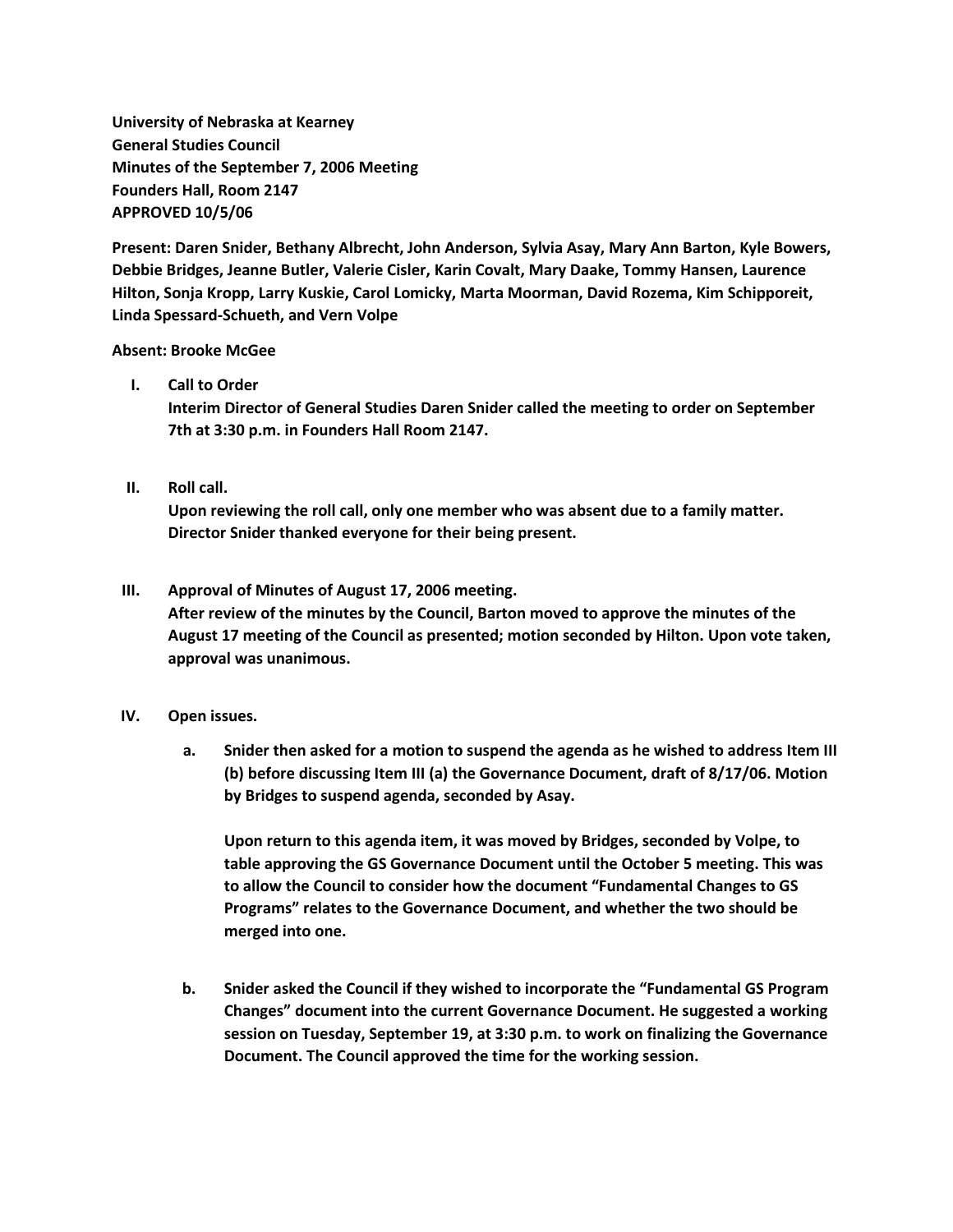**c. The General Studies Assessment report is due October 1. Jeanne Butler, Director of Assessment, was on hand to discuss the GS Assessment Matrix of Assessment Components and give a brief history of its approval. Dr. Butler and GS Director Bill Wozniak put together a matrix to develop a comprehensive GS assessment plan, which was then presented to the General Studies Council. At that time, the GSC chose several items from the Matrix and those became the core of the GS assessment plan. The Collegiate Learning Assessment (CLA) is being forwarded by some NU Regents and being piloted at UNO and UNL. This instrument assesses critical thinking, problem solving and writing. Since there is not a strong interest in adopting the CLA, Butler's recommendation is to pilot a sample of 100-200 students in beginning and upper-level General Studies courses to assess their abilities in the GS Objectives: gathering information, communication skills, critical thinking, and diversity. The Assessment Office is required to undergo such an alternative to the CLA, and GS can collaborate for purposes of its own assessment plan. Interim Director Snider will be presenting the GSC with a framework of the pilot program in the near future.**

## **V. New Business**

- **a. The need and value of working sessions was discussed by the Council. With the Academic Program Review occurring in Spring 2007, it was decided to have a working session on Tuesday, September 19, at 3:30 p.m. in the Founders Hall, Room 2103.**
- **b. An outside reviewer for the General Studies APR should be selected soon since we must provide names of potential APR team members to the Senior Vice Chancellor by November 1. Obtaining an extension of the APR was discussed, however, postponing it for a year would make it due at approximately the same time as the March 2008 NCA visit.**
- **c. John Anderson, Political Science, distributed a Synopsis of the "American Democracy Project Annual Conference" that he attended July 10, 2006. He felt it was a very worthwhile project for little or no cost, and little expectation placed upon faculty or staff.**
- **d. Vern Volpe asked if meeting the GS course requirements was going to be a problem for the 1+2+1 Program with Chinese universities. Schipporeit reported that at present we have six students here: 4 in business; 1 in biology; and 1 in chemistry. None of the six have passed the TOEFL test as yet and are enrolled in UNK's English Language Institute. Most have met their math and philosophy requirements, but in other areas, GS courses are lacking. UNK is working with these students on getting a schedule set up that will help them get through in about 4.5 years.**